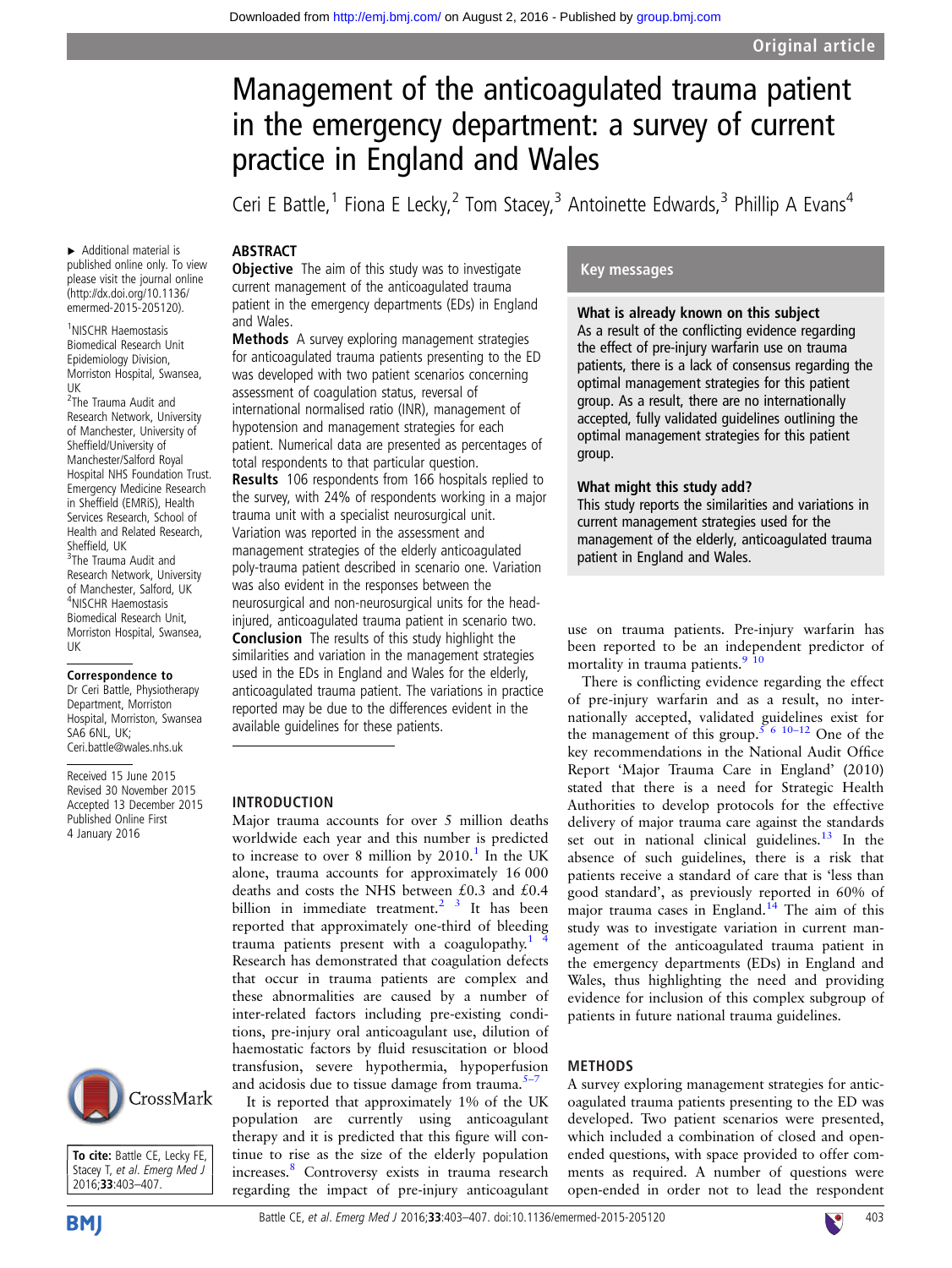## Original article

## Scenario one

Scenario 1: A poly-trauma patient has been admitted to your ED. The patient is 70 years old and known to use warfarin for atrial fibrillation. On initial examination, the patient appears to have a closed abdominal injury with signs of shock. The patient has a respiratory rate of 25, heart rate of 130, blood pressure (BP) of 90/70 and a normal Glasgow coma scale (GCS). International normalised ratio (INR) is 2.8. The patient has received 1 L of normal saline during pre-hospital care. Assuming the trauma team is giving tranexamic acid and initiating imaging requests:

1) How would you assess this patient's coagulation status?

2) Would you reverse the patient's INR? YES/NO (Please circle) Comments: 3) If yes, how would you reverse the INR? (Please circle all applicable) a) Vitamin K b) Fresh frozen plasma (FFP) c) Prothrombin complements Comments: 4) What INR range are you aiming to achieve through reversal? 5) Would you treat the patient's hypotension? YES/NO (Please circle) 6a) If yes, what would be your initial treatment for the hypotension? Type of treatment: Volume: Rate of infusion: 6b) What is your target BP? 6c) If yes, what would be your ongoing treatment for the hypotension? Type of treatment: Volume: 7) Would you treat the hypotension differently due to the pre-injury warfarin use (compared with a patient not using warfarin pre-injury)? YES/NO (Please circle) **Comments** 

into providing specific responses and to reduce the risk of introducing response bias. The survey was pretested by a number of non-participating clinicians in Morriston Hospital, Swansea, and was subsequently revised based on feedback received.

Using a purposive sample, the survey was administered using a web-based form to one of the trauma leads in each of the hospitals participating in the Trauma Audit and Research Network (TARN) in England and Wales. The respondents were therefore asked to discuss their own practice in the survey. To improve initial response rate, a follow-up round of surveys was sent to the trauma leads after 3 months via email and repeated after another 8 weeks. TARN currently receives patient data from all trauma-receiving hospitals in England and Wales. Ethical approval was not required as all responses were anonymous.

Numerical data are presented as percentages of total respondents to that particular question. Results are reported comparing

Table 1 Methods used to assess patient's coagulation status

responses for the neurosurgical centres (major trauma units) with the non-neurosurgical centres (non-major trauma centres) for both scenarios.

## RESULTS

#### Characteristics of respondents

A total of 106 respondents from 166 hospitals replied to the survey. This was a 64% response rate from the hospitals participating in TARN. Of these hospitals, 25 out of the 27 neurosurgical centres in England and Wales responded, with the remainder being from non-neurosurgical centres. Six of the included questionnaires had not completed scenario two.

Table 1 outlines how the respondents would assess the patient's coagulation status.

A total of 105 respondents (99%) stated that they would reverse the patient's INR, demonstrating a consensus in

| Table T<br>- Metriods used to assess patient's coaquiation status |                     |                                          |                                              |
|-------------------------------------------------------------------|---------------------|------------------------------------------|----------------------------------------------|
| <b>Method of assessment</b>                                       | Number $(\%)$ n=102 | Neurosurgical unit<br>number $(\%)$ n=25 | Non-neurosurgical unit<br>number $(\%)$ n=77 |
| <b>INR/near-patient INR</b>                                       | 67 (65.7%)          | 12 (48%)                                 | 55 (71%)                                     |
| Coagulation/clotting screen                                       | 48 (47.1%)          | 9(36%)                                   | 39 (51%)                                     |
| Liver function tests                                              | $3(2.9\%)$          | $1(4\%)$                                 | 2(3%)                                        |
| Laboratory tests (not specified)                                  | $8(7.8\%)$          | 2(8%)                                    | 6(8%)                                        |
| ROTEM or TEG                                                      | 11 (10.8%)          | 7(28%)                                   | 4(5%)                                        |
| Full blood count                                                  | 15 (14.7%)          | 3(12%)                                   | 12 (16%)                                     |
| Clinical findings                                                 | $8(7.8\%)$          | 2(8%)                                    | 6(8%)                                        |
| <b>Platelets</b>                                                  | $6(5.9\%)$          | 2(8%)                                    | 4(5%)                                        |
| Fibrinogen/fibrin degradation product                             | 16 (15.7%)          | 3(12%)                                   | 13 (17%)                                     |
| Activated partial thromboplastin time                             | 16 (15.7%)          | 2(8%)                                    | 14 (18%)                                     |
| Prothrombin time                                                  | $6(5.9\%)$          | 2(8%)                                    | 4(5%)                                        |
| Other                                                             | $6(5.9\%)$          | 4(16%)                                   | 2(3%)                                        |
| Liaise with haematology                                           | $2(2.0\%)$          | $0(0\%)$                                 | 2(3%)                                        |

Other: haemoglobin, thrombin time, intracellular calcium, arterial and venous blood gases, D Dimer and Urea and Electrolytes (U&Es).

Free text box is used and so any number of responses is permitted. Total respondents=102.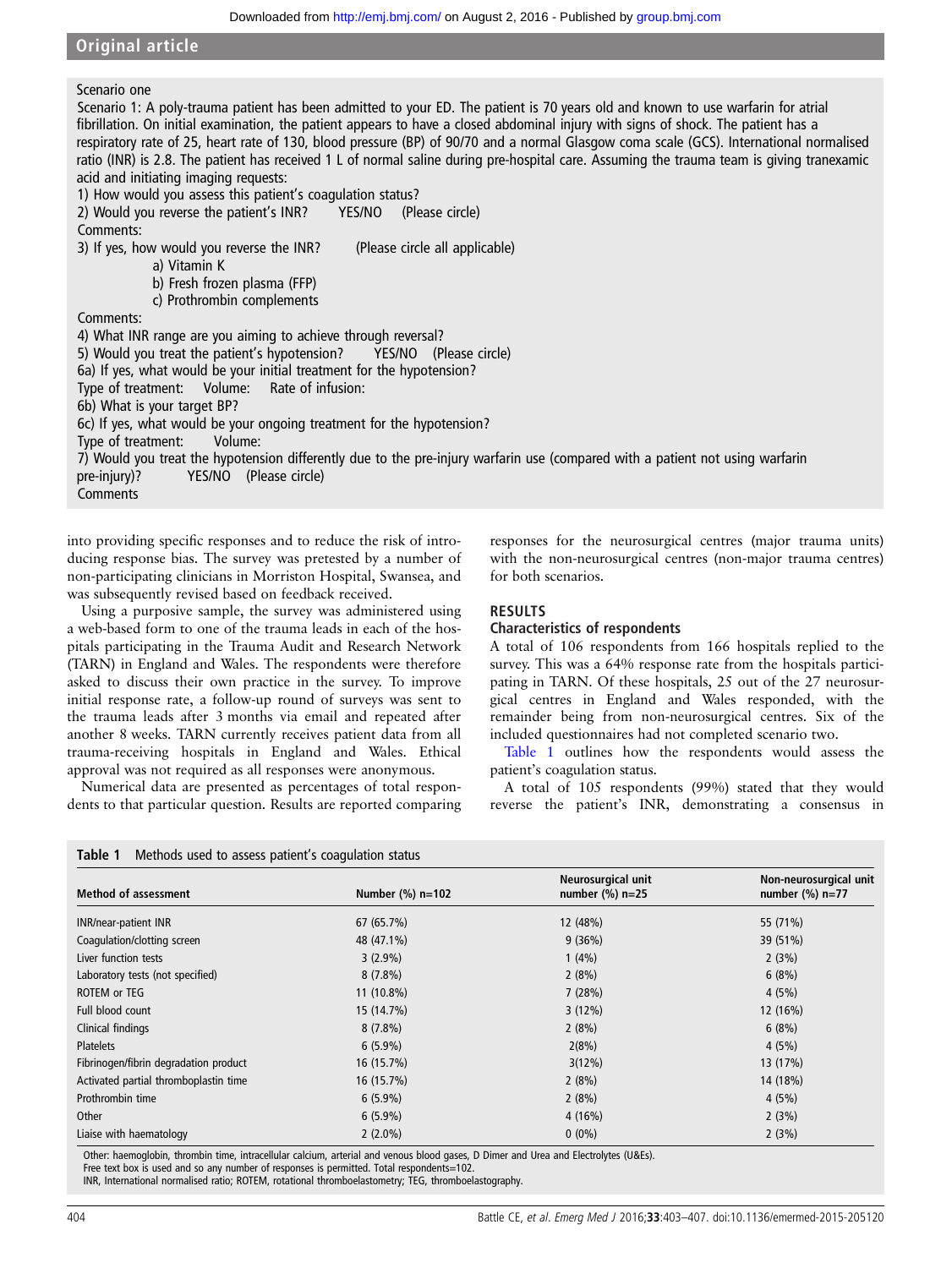



management between the respondents from both neurosurgical and non-neurosurgical centres. Figure 1 highlights the products used by the respondents to reverse the patient's INR. Respondents may have used either one or any combination of the products.

For the target INR range that respondents were aiming to achieve with their reversal strategies, a total of 21 different values/ranges of values were reported by the respondents, all ranging between the values of 1 and 2. The most commonly reported target INR (32%) in the neurosurgical centres was a 'normal' INR, compared with the non-neurosurgical units where the most commonly reported value (23%) was 1.5 or less.

A total of 53% of respondents from the non-neurosurgical units stated they would treat the patient's hypotension, compared with 80% of respondents from neurosurgical centres. The strategies used by the respondents for the ongoing treatment of the patient's hypotension have been grouped into 'blood products' (including red cells, platelets, FFP and cryoprecipitate) or 'fluids' (including crystalloids, normal saline, Plasma-Lyte and Hartmann's). Table 2 highlights the treatment strategy for ongoing hypotension in the patient in Scenario 1.

A total of 31% of respondents (from both neurosurgical and non-neurosurgical centres) stressed that the most important

Table 2 Treatment strategies for ongoing hypotension (if hypotension being treated)

|                                 | Number (%)<br>$n=95$ | Neurosurgical<br>unit, number<br>$(\%)$ n=18 | Non-neurosurgical<br>unit, number (%)<br>$n = 77$ |
|---------------------------------|----------------------|----------------------------------------------|---------------------------------------------------|
| <b>Blood products</b>           | 83 (87%)             | 14 (78%)                                     | 69 (90%)                                          |
| <b>Fluids</b>                   | 23 (24%)             | $2(11\%)$                                    | 21 (27%)                                          |
| Massive haemorrhage<br>protocol | 5(5%)                | $2(11\%)$                                    | 3(4%)                                             |

definitive treatment would be early CT imaging and surgery to identify and address the bleeding source. The volume and rate of each of the products that would be given by the respondents to treat the patient's hypotension are described in online supplementary appendix A.

A total of 58% of respondents stated their target systolic BP would be between 90 and 100, 32% stressed that they would not use BP at all to assess the patient and 7% stated that it would depend on whether the patient had a head injury or not. This was the general consensus from respondents in both neurosurgical and non-neurosurgical centres.

A total of 32% of respondents from the non-neurosurgical centres stated that they would manage this trauma patient differently (compared with other trauma patients) as a result of their pre-injury anticoagulant use. In the neurosurgical centres, a total of 44% of respondents stated they would manage the patient differently. The main comments made by respondents from both neurosurgical and non-neurosurgical centres regarding the difference in management concerned the need for early reversal of the INR, the need for a higher threshold for suspicion of bleeding, in addition to greater aggressiveness in the correction of clotting abnormalities in the anticoagulated trauma patient.

A total of 100 responses (60% response rate) were received for the second scenario, with 25% of the respondents working in a specialist neurosurgical unit. [Table 3](#page-3-0) highlights the guidelines that would be followed by respondents when managing the patient.

[Table 4](#page-3-0) highlights the methods the respondents would use to assess the patient's coagulation status. There was a consensus between the two groups that a coagulation screen was the best method for assessing the patient's coagulation status; however, a greater number of respondents from the non-neurosurgical centres relied on INR. Fibrinogen was reported to be used in a higher percentage of respondents from the neurosurgical centres.

Scenario two

Scenario 2: An elderly patient with an isolated head injury has been admitted to your ED. On examination, the patient is normotensive and has no clinical signs of haemorrhage. The patient is known to use warfarin for atrial fibrillation and has an INR of 2.8. The patient has a GCS of 8. The patient has a small frontal contusion and a subdural haematoma on CT scan. Assuming the trauma team is considering CRASH 3:

1) Is your ED in a hospital with a specialist neurosurgical unit? YES/NO (please circle)

Comments:

5) If yes, how would you reverse the INR? (Please circle all applicable)

- a) Vitamin K
- b) FFP c) Prothrombin complements

Comments:

6) What INR range are you aiming to achieve through reversal?

<sup>2)</sup> What guidelines would you use to treat this patient? 3) How would you assess this patient's coagulation status?

<sup>4)</sup> Would you reverse the patient's INR? YES/NO (Please circle)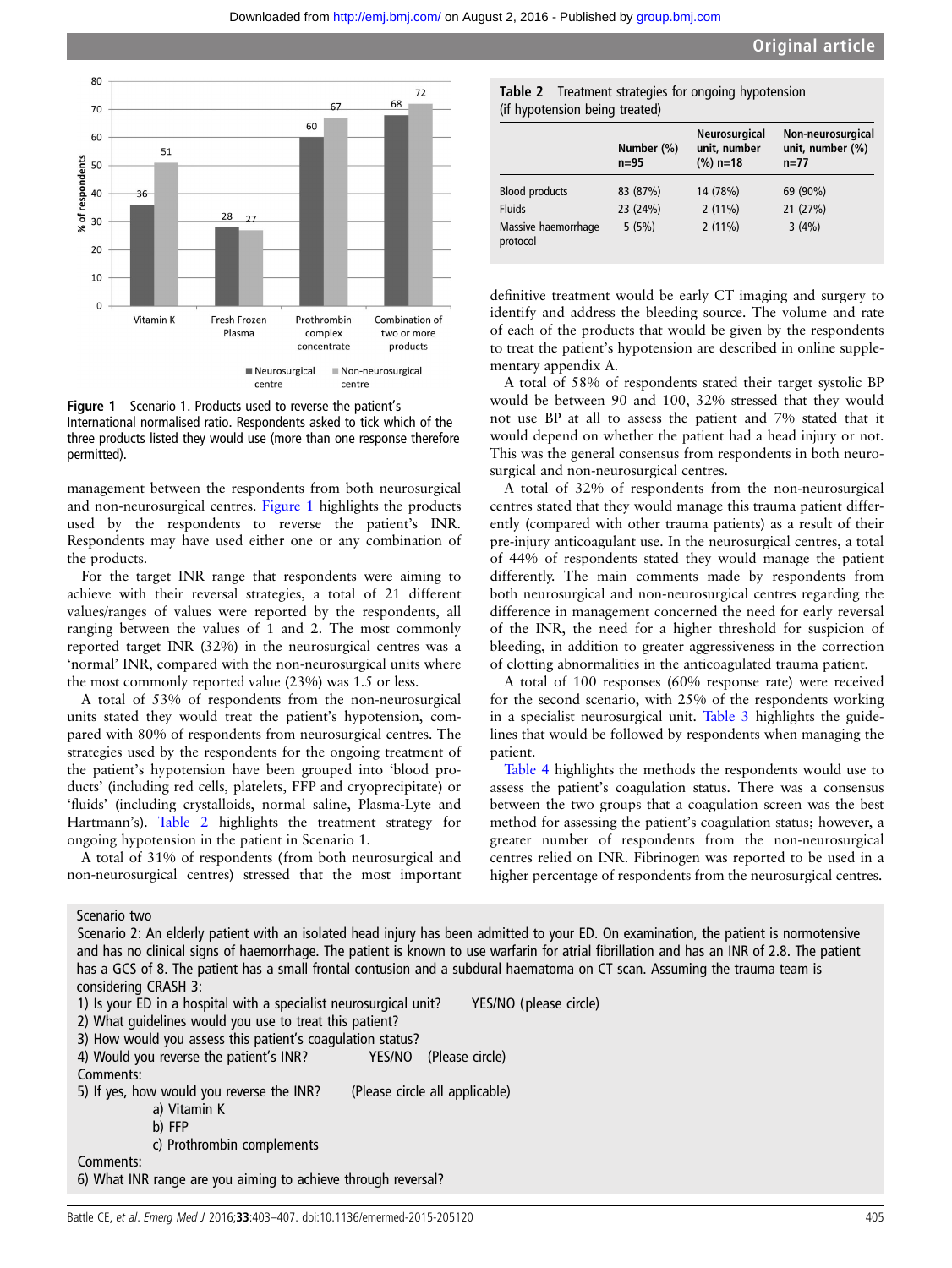## <span id="page-3-0"></span>Original article

| Table 3 Guidelines used in the management of anticoagulated trauma patient |  |
|----------------------------------------------------------------------------|--|
|----------------------------------------------------------------------------|--|

| Guideline                        | Number (%)<br>$n=94$ | Neurosurgical unit<br>number $(\%)$ n=24 | Non-neurosurgical<br>unit number $(\%)$ n=70 |
|----------------------------------|----------------------|------------------------------------------|----------------------------------------------|
| NICE Head Injury Guidelines      | 33 (35%)             | 8(33%)                                   | 25 (36%)                                     |
| <b>Local Trust Guidelines</b>    | 30 (32%)             | $10(42\%)$                               | 20 (29%)                                     |
| Advanced Trauma Life Support     | 3(3%)                | $0(0\%)$                                 | 3(4%)                                        |
| CRASH-3 on Tranexamic Acid       | 4(4%)                | $0(0\%)$                                 | 4(6%)                                        |
| British Society of Haematology   | 7(7%)                | 2(8%)                                    | 5(7%)                                        |
| Regional Trauma or neurosurgical | 12 (13%)             | 2(8%)                                    | 10 (14%)                                     |
| None needed                      | 5(5%)                | $0(0\%)$                                 | 5(7%)                                        |
| On-call neurologist              | 7(7%)                | 1(4%)                                    | 6(9%)                                        |
| Other                            | 5(5%)                | $0(0\%)$                                 | 5(7%)                                        |

Free text box is used and so any number of responses is permitted. CRASH-3, Clinical randomisation of antifibrinolytic in significant head injury (trial acronym).

A total of 97% of respondents stated that they would reverse the patient's INR in this scenario, with the 3% who would not reverse it, working in a non-neurosurgical centre. [Figure 2](#page-4-0) highlights the products used by the respondents to reverse the patient's INR in scenario two.

The INR value or range that respondents were aiming to achieve for the patient in scenario two with their reversal strategies ranged between 1 and 2, with a total of 19 different responses given. The most commonly reported target INR value (33%) for the neurosurgical centres was an INR of 1, compared with the non-neurosurgical centres where the most commonly reported value (20%) was 1.5 or less.

#### **DISCUSSION**

This study has identified the similarities and differences in treatment strategies used in England and Wales, to manage the elderly, anticoagulated trauma patient presenting to the ED. Hanley commented that pronounced differences exist in the recommendations within guidelines regarding management of an elderly, anticoagulated trauma patient.<sup>[15](#page-4-0)</sup> The results of this study have highlighted that a number of different guidelines are used by the respondents in current practice. Furthermore, a number of respondents who work at non-neurosurgical centres suggested that they did not use any guidelines to manage such patients.

The most commonly used guideline (NICE Head Injury Guidelines) only discusses the use of CT scan in this specific patient group and contains no recommendation regarding rever-sal of anticoagulant therapy.<sup>[16](#page-4-0)</sup> The British Society of Haematology guidelines recommends the use of intravenous or oral vitamin K in combination with Prothrombin Complex Concentrate (PCC) or FFP (if PCC not available) for the rever-sal of warfarin in the bleeding major trauma patient.<sup>[17](#page-4-0)</sup> It is beyond the scope of this study to comment on similarities or variations in the content of each individual regional or local guidelines. It is evident however that there are no national guidelines that focus solely on the elderly, anticoagulated trauma patient that consider all aspects of management.

When considering both scenarios presented in the survey, there was an overall consensus that the patients' INR should be reversed. The methods used to assess the patient's coagulation status varied between the respondents. The most commonly used methods to assess coagulation status were INR and a clotting/coagulation screen, in both neurosurgical and nonneurosurgical centres. Recent research has suggested however that these tests monitor only the initiation phase of blood coagulation therefore it is possible that the conventional coagulation screen appears normal, while the overall state of blood coagulation (clot stability, lysis or platelet function) is

| Table 4<br>Methods used to assess patient's coagulation status |                                    |                                          |                                              |
|----------------------------------------------------------------|------------------------------------|------------------------------------------|----------------------------------------------|
| <b>Method of assessment</b>                                    | Number of<br>responses $(\%)$ n=98 | Neurosurgical<br>unit number $(\%)$ n=25 | Non-neurosurgical<br>unit number $(\%)$ n=73 |
| <b>INR/near patient INR</b>                                    | 57 (58%)                           | 10 (40%)                                 | 47 (64%)                                     |
| Coagulation screen                                             | 46 (47%)                           | 12 (48%)                                 | 34 (47%)                                     |
| Liver function tests                                           | 4(4%)                              | 2(8%)                                    | 2(3%)                                        |
| <b>ROTEM or TEG</b>                                            | 4(4%)                              | 2(8%)                                    | 2(3%)                                        |
| Full blood count                                               | 8(8%)                              | 2(8%)                                    | 6(8%)                                        |
| Clinical findings                                              | $2(2\%)$                           | 2(8%)                                    | $0(0\%)$                                     |
| <b>Platelets</b>                                               | 7(7%)                              | 1(4%)                                    | 6(8%)                                        |
| Fibrinogen/fibrin degradation product                          | 10 (10%)                           | 7(28%)                                   | 2(3%)                                        |
| Activated partial thromboplastin time                          | $11(11\%)$                         | 1(4%)                                    | 10(14%)                                      |
| Partial Prothrombin time                                       | $2(2\%)$                           | $0(0\%)$                                 | 2(3%)                                        |
| Prothrombin Time                                               | 6(6%)                              | 2(8%)                                    | 4(5%)                                        |
| Other                                                          | 4(4%)                              | 1(4%)                                    | 3(4%)                                        |
| No further assessment required                                 | 8(8%)                              | 4(16%)                                   | 4(5%)                                        |

Other: haemoglobin, liaise with the on-call haematologist, intracellular calcium and arterial/venous blood gases.

Free text box used so any number of responses permitted. Total respondents=98.

INR, International normalised ratio; ROTEM, rotational thromboelastometry; TEG, thromboelastography.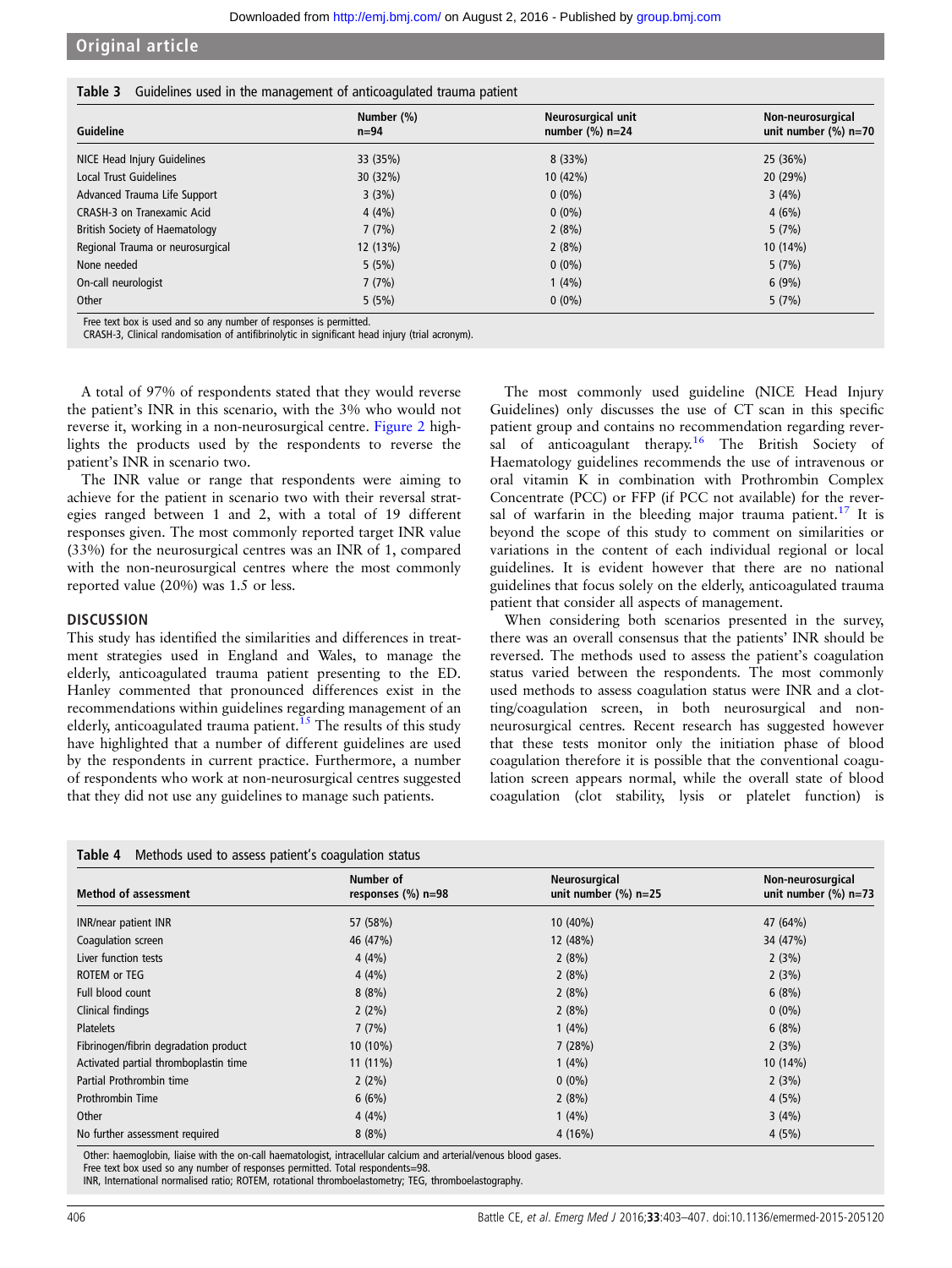<span id="page-4-0"></span>



abnormal. $4 \frac{18}{18}$  It is suggested that in addition to routine coagulation tests, viscoelastic methods must also be performed to assist in characterising the coagulopathy and in guiding haemostatic therapy; however, further research is needed.<sup>4</sup> <sup>18</sup> A number of respondents commented that they would like to use such methods, but the equipment was not available at their ED. This lack of access to equipment invariably contributes to obvious differences in management of this patient group.

The products used to reverse the patient's INR varied between respondents. Current available guidelines recommend the use of PCC for the reversal of vitamin K-dependent oral anticoagulants in bleeding trauma patients and this was the most commonly reported product used by the respondents.<sup>1</sup> <sup>19</sup> <sup>20</sup> It is evident that there is a lack of consensus in the guidelines regarding the use of other products for the reversal of INR in a bleeding trauma patient.

Permissive hypotension for bleeding trauma patients is a relatively new concept in the management of bleeding and coagulopathy in major trauma patients. This approach avoids the adverse effects of early aggressive fluid resuscitation while maintaining an adequate level of tissue perfusion.<sup>167</sup> Current research recommends that good quality evidence underpinning permissive hypotension is limited and this may explain the fact that over half of the respondents would treat the hypotension of the patient in scenario one.

There are a number of potential limitations in this study. One of the inherent problems with a survey study is achieving a sufficient response rate. In this study, 65% of hospitals contacted to complete the survey were represented; therefore, non-response bias may have occurred. Similarly, there was a number of missing data fields in the completed surveys which may have introduced an element of bias. Misinterpretation of questions within the survey should be considered; however, the survey was piloted and subsequently adapted, which should have reduced this inaccuracy.

#### CONCLUSION

Despite the inherent potential biases in an investigation using a survey for data collection, the results of this study highlight the

similarities and variation in the management strategies used in the EDs in England and Wales for the elderly, anticoagulated trauma patient. The variations in practice reported may be due to the differences evident in the available guidelines for these patients. In the absence of fully validated, national clinical guidelines, there is a risk of suboptimal care and outcomes for the elderly, anticoagulated major trauma patients. As a result of the variation in current practice reported in this study, the need for the specific inclusion of this complex, subgroup of major trauma patients, in future national guidelines has been highlighted.

Twitter Follow Antoinette Edwards at [@AntoinetteE60](http://twitter.com/AntoinetteE60)

Acknowledgements The authors would like to thank all the respondents who took time to complete the survey.

Contributors All authors provided substantial contributions to the conception or design of the work and contributed to the interpretation of study data. CEB drafted the work and all authors contributed to its revision for important intellectual content. All authors approved the final version. All authors agree to be accountable for all aspects of the work in ensuring that questions related to the accuracy or integrity of any part of the work are appropriately investigated and resolved.

Competing interests None declared.

Ethics approval TARN approval. Section 251.

Provenance and peer review Not commissioned; externally peer reviewed.

#### **REFERENCES**

- 1 Spahn DR, Bouillon B, Cerny V, et al. Management of bleeding and coagulopathy following major trauma: an updated European guideline. [Crit Care](http://dx.doi.org/10.1186/cc12685) 2013;17:R76.
- 2 Davenport RA, Tai N, West A, et al. A major trauma centre is a specialty hospital not a hospital of specialties. [Br J Surg](http://dx.doi.org/10.1002/bjs.6806) 2011;97:109-17.
- 3 National Audit Office. Major trauma care in England. 2010. [http://www.nao.org.uk/](http://www.nao.org.uk/wp-content/uploads/2010/02/0910213es.pdf) [wp-content/uploads/2010/02/0910213es.pdf](http://www.nao.org.uk/wp-content/uploads/2010/02/0910213es.pdf)
- Brohi K, Singh J, Heron M, et al. Acute traumatic coagulopathy. [J Trauma](http://dx.doi.org/10.1097/01.TA.0000069184.82147.06) 2003;54:1127–30.
- 5 DeLoughery TG. Coagulation defects in trauma patients: aetiology, recognition and therapy. [Crit Care Clin](http://dx.doi.org/10.1016/S0749-0704(03)00089-7) 2004;20:13-24.
- 6 Santry HP, Alam HB. Fluid resuscitation: past, present and the future. [Shock](http://dx.doi.org/10.1097/SHK.0b013e3181c30f0c) 2010;33:229–41.
- 7 Harris T, Thomas R, Brohi K. Early fluid resuscitation in severe trauma. [BMJ](http://dx.doi.org/10.1136/bmj.e5752) 2012;345:e5752.
- 8 Leiblich A, Mason S. Emergence management of minor head injury in anticoagulated patients. [Emerg Med J](http://dx.doi.org/10.1136/emj.2009.079442) 2011;28:115-18.
- 9 Dossett LA, Riesel JN, Griffin MR, et al. Prevalence and implication of preinjury warfarin use. [Arch Surg](http://dx.doi.org/10.1001/archsurg.2010.313) 2011;146:565–70.
- 10 Lecky FE, Omar M, Bouamra O, et al. The effect of pre-injury warfarin use on mortality rates in trauma patients: a European multicentre study. *[Emerg Med J](http://dx.doi.org/10.1136/emermed-2014-203959)* 2015;32:916–20.
- 11 Hackam DG, Kopp A, Redelmeier DA. Prognostic implications of warfarin cessation after major trauma: a population based cohort analysis. [Circulation](http://dx.doi.org/10.1161/01.CIR.0000163548.38396.E7) 2005;111:2250–6.
- 12 Malone DL, Dunne J, Tracy K, et al. Blood transfusion, independent of shock severity, is associated with worse outcome in trauma. [J Trauma](http://dx.doi.org/10.1097/01.TA.0000060261.10597.5C) 2003;54:898-907.
- 13 National Audit Office. Major Trauma Care in England. 2010. [http://www.nao.org.](http://www.nao.org.uk/wp-content/uploads/2010/02/0910213.pdf) [uk/wp-content/uploads/2010/02/0910213.pdf](http://www.nao.org.uk/wp-content/uploads/2010/02/0910213.pdf)
- 14 The National Confidential Enquiry into Patient Outcome and Death. Trauma: Who cares? 2007.<http://www.ncepod.org.uk/2007t.htm>
- 15 Hanley J. Warfarin reversal. [Clin Pathol](http://dx.doi.org/10.1136/jcp.2003.008904) 2004;57:1132-9.
- 16 National Institute for Health and Care Excellence. Head injury: triage, assessment, investigation and early management of head injury in children, young people and adults. CG176. 2014.<http://www.nice.org.uk/guidance/CG176>
- 17 Keeling D, Baglin T, Tait C, et al. Guidelines on oral anticoagulation with warfarin —fourth edition. [Brit J Haematol](http://dx.doi.org/10.1111/j.1365-2141.2011.08753.x) 2011;154:311–24.
- 18 Lier H, Krep H, Schöchl H. Coagulation management in the treatment of multiple trauma. [Anaesthesist](http://dx.doi.org/10.1007/s00101-009-1595-z) 2009;58:1010–26.
- 19 Ansell J, Hirsh J, Hylek E, et al. Pharmacology and management of the Vitamin K Antagonists. American College of Chest Physicians: Evidence-Based Clinical Practice Guidelines (8th Edition). [Chest](http://dx.doi.org/10.1378/chest.08-0670) 2008;133:160S–98S.
- 20 Baker RI, Coughlin PB, Gallus AS, et al., The Warfarin Reversal Consensus Group. Warfarin reversal: consensus guidelines, on behalf of the Australasian Society of Thrombosis and Haemostasis. Med J Australia 2004;181:492–7.